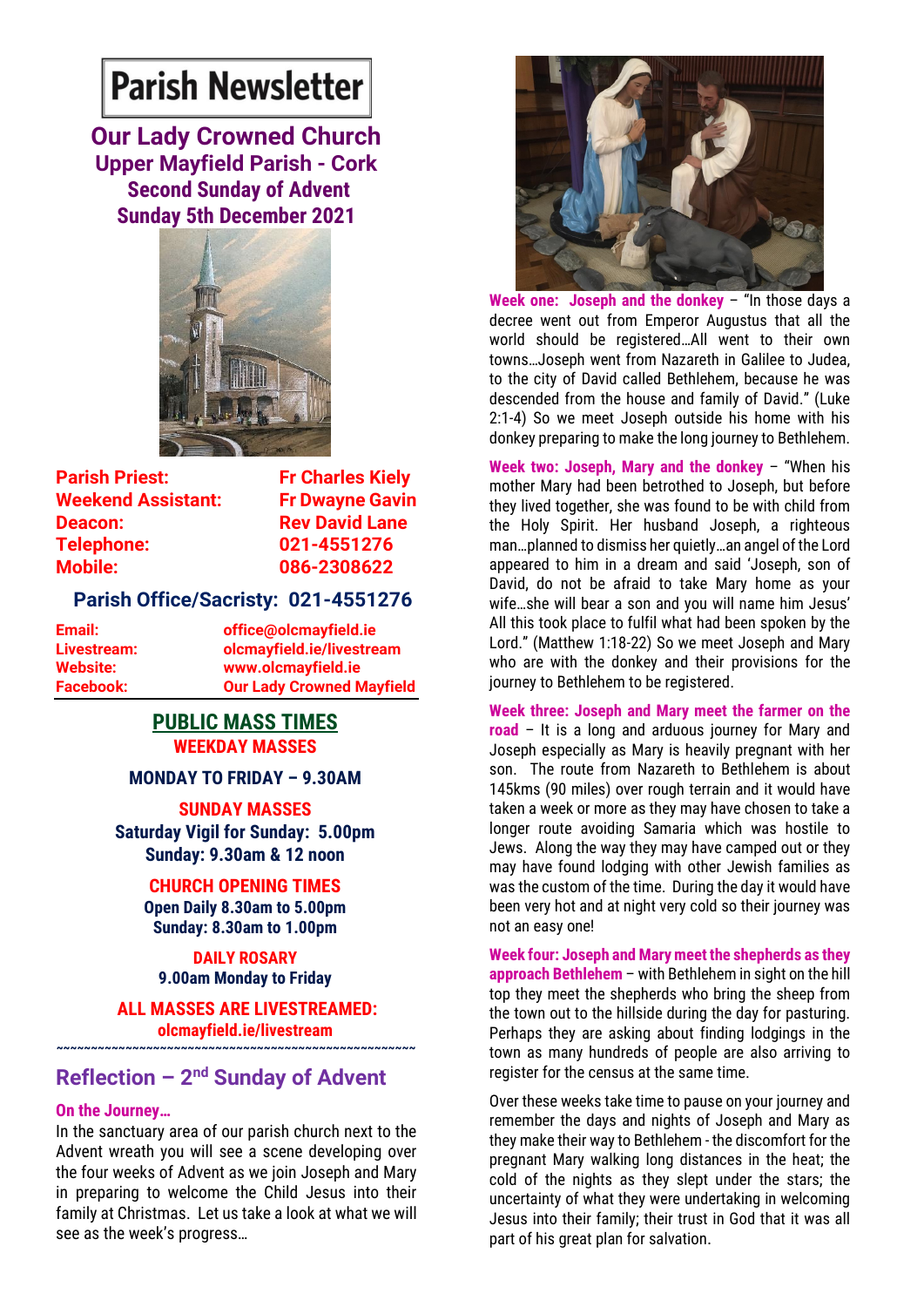## **RECENT DEATHS We extend our sympathies to the families of: John O'Sullivan - Lotamore Patrick O'Rourke – St Joseph's Pk John Daly – Lotabeg May they rest in eternal peace**

## **Blessing of the Statues of Our Lady Crowned and Saint Joseph with the Child Jesus**

At our Vigil Mass this weekend we welcome the Ursuline Sisters from Blackrock who so generously gifted us the two statues for our Parish Church as we bless them following their sympathetic restoration. Our sincere thanks go to the Sisters for these two statues which are fittingly situated in our Church of Our Lady Crowned and as we come to the close of the Year of Saint Joseph. We congratulate the sisters as this year they celebrate the 250<sup>th</sup> anniversary of their arrival into Cork city in 1771 and opened the first secondary school for girls in Ireland.

Our sincere thanks also goes to the three parishioners who made significant donations towards the cost of the sympathetic restoration of the statues so expertly carried out by Fergal Feehely and his team and to Jerry O'Donovan for installing the statues.



#### **CHRISTMAS GIVING TREE**

**The Parish Pastoral Council have organised the Annual Christmas Giving Tree. Please take a tag from the tree at the back of the church and then attach it to your gift. Please mark on your tag Boy or Girl and the age or Adult male or female. These should be returned to the church on or before the weekend of 11th/12th December. All gifts will be distributed that weekend to families in need.**

## **Christmas Mass Bouquet & Christmas Cards**

Our new special parish cards are available from the Parish Office

#### **CONFESSIONS**

**Confessions are available after the 9.30am Mass every Friday.**

**Feast of the Immaculate Conception**

Wednesday 8<sup>th</sup> December Holy Day of Obligation - Mass at 9.30

## **PLEASE NOTE – CANCELLATION**

**Parish Advent Reflection Evening at Our Lady Crowned Church which was to take place on Thursday 9 th December – has been CANCELLED due to new variant of COVID–19** 

**2nd COLLECTION THIS WEEKEND Cork and Ross Diocesan Quarterly Collection is an Exit Collection.**

#### **Bambinelli Sunday – next Sunday**

**The tradition of Bambinelli Sunday involves the blessing of the Infant Jesus – please bring the infant Jesus from your Family Crib to Mass next weekend and we will have the blessing at all Masses**.

#### **Christmas Masses 2021:**

Christmas Eve: 3pm, 5pm & 7pm – Christmas Day: 9.30am & 12noon.

## **Christmas Offering Envelopes are available on the tables at the entrance to the Church along with the 2022 Parish Calendars**

#### **Parish Pastoral Council**

**Planning Meeting for Christmas Masses on Monday 13th December at 7.30pm at Our Lady Crowned Church. Anyone who wishes to help is invited to attend.**

#### **Shrine to St Joseph at Our Lady Crowned Church**

**Every Friday here in Our Lady Crowned Church the notes and prayer requests that you place at our shrine dedicated to St Joseph and the Sleeping St Joseph will be included in our 9.30am Mass.** 

**Come and visit our shrine in this special Year of St Joseph. St Joseph Prayer Cards now available at the shrine in our church or from the Parish Office.**

#### **MASS CARDS**

**Selection of Mass Cards available from the Parish Office: Sympathy Cards, Anniversary Cards & Mass Bouquet Cards**.

## **COVID-19 and PERSONAL SAFETY**



**Parish Newsletter** 

**Our Parish Newsletter is also available online on our Parish Website and FACEBOOK. Please bring a copy to the sick and housebound of our Parish.**

**St Vincent de Paul Christmas Collection This will take place next weekend**